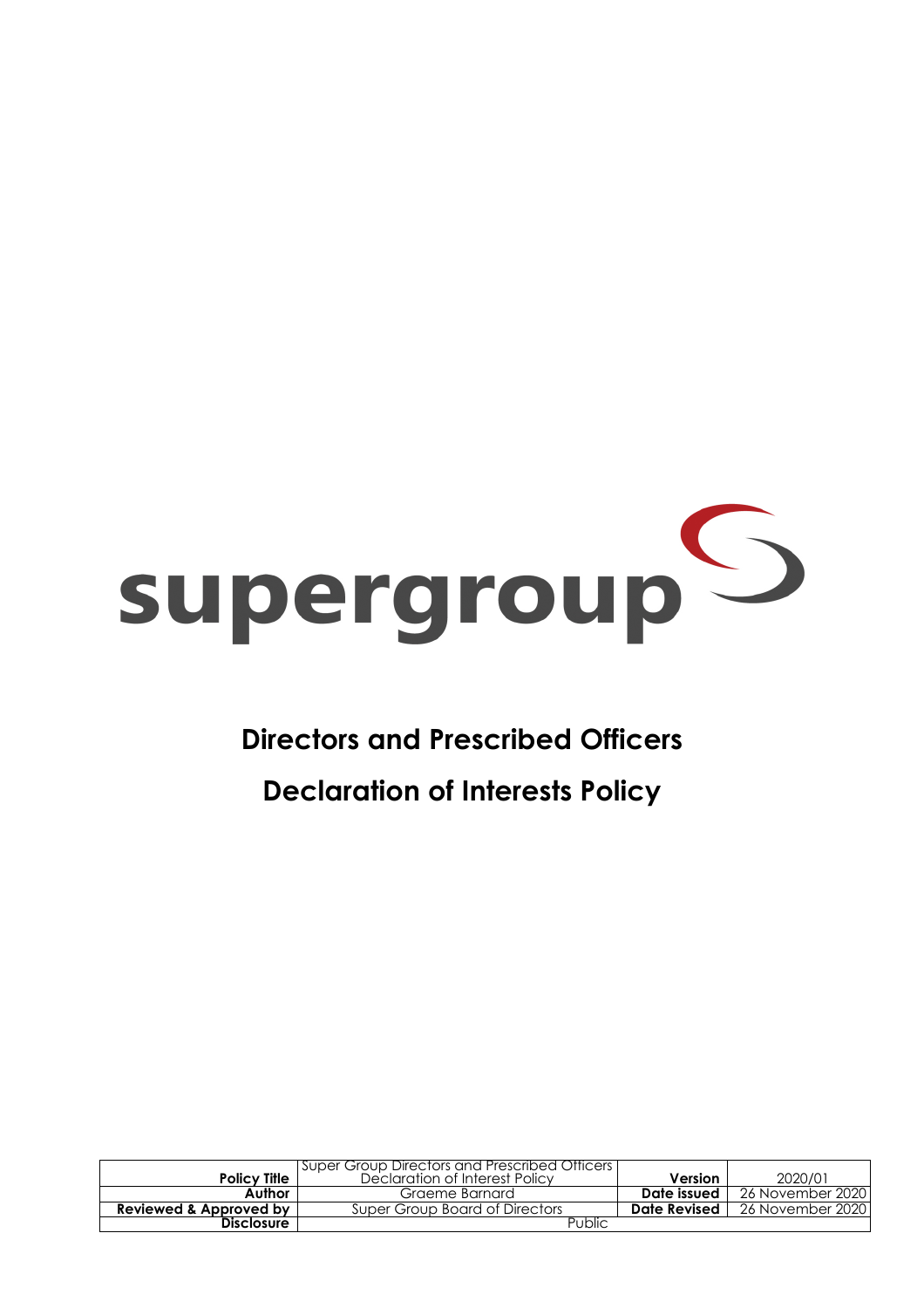

| DIRECTORS AND PRESCRIBED OFFICERS DECLARATION OF INTERESTS POLICY<br>3 |                          |  |  |
|------------------------------------------------------------------------|--------------------------|--|--|
| Introduction<br>1.                                                     |                          |  |  |
| <b>Scope and Application</b><br>2.                                     | 3                        |  |  |
| <b>Declaration of Interests</b><br>3.                                  | 4                        |  |  |
| <b>General Declaration</b><br>3.1                                      | 4                        |  |  |
| 3.2<br><b>Specific Declaration</b>                                     | $\overline{4}$           |  |  |
| 3.3<br>Conflict of Interest Register                                   | 5                        |  |  |
| Serving as Director Outside Super Group<br>4.                          | 5                        |  |  |
| 5.<br>Third-Party Reporting of Conflict of Interest                    | 6                        |  |  |
| <b>Resolution of Conflict of Interest</b><br>6.                        | 6                        |  |  |
| 7.<br>Trading in Super Group or SG Fleet Shares                        | $\overline{\phantom{a}}$ |  |  |
| 8.<br>Non Compliance                                                   | 7                        |  |  |

|                                   | I Super Group Directors and Prescribed Officers I |              |                  |
|-----------------------------------|---------------------------------------------------|--------------|------------------|
| <b>Policy Title</b>               | Declaration of Interest Policy                    | Version      | 2020/01          |
| Author                            | Graeme Barnard                                    | Date issued  | 26 November 2020 |
| <b>Reviewed &amp; Approved by</b> | Super Group Executive Committee                   | Date Revised | 26 November 2020 |
| <b>Disclosure</b>                 | Public                                            |              |                  |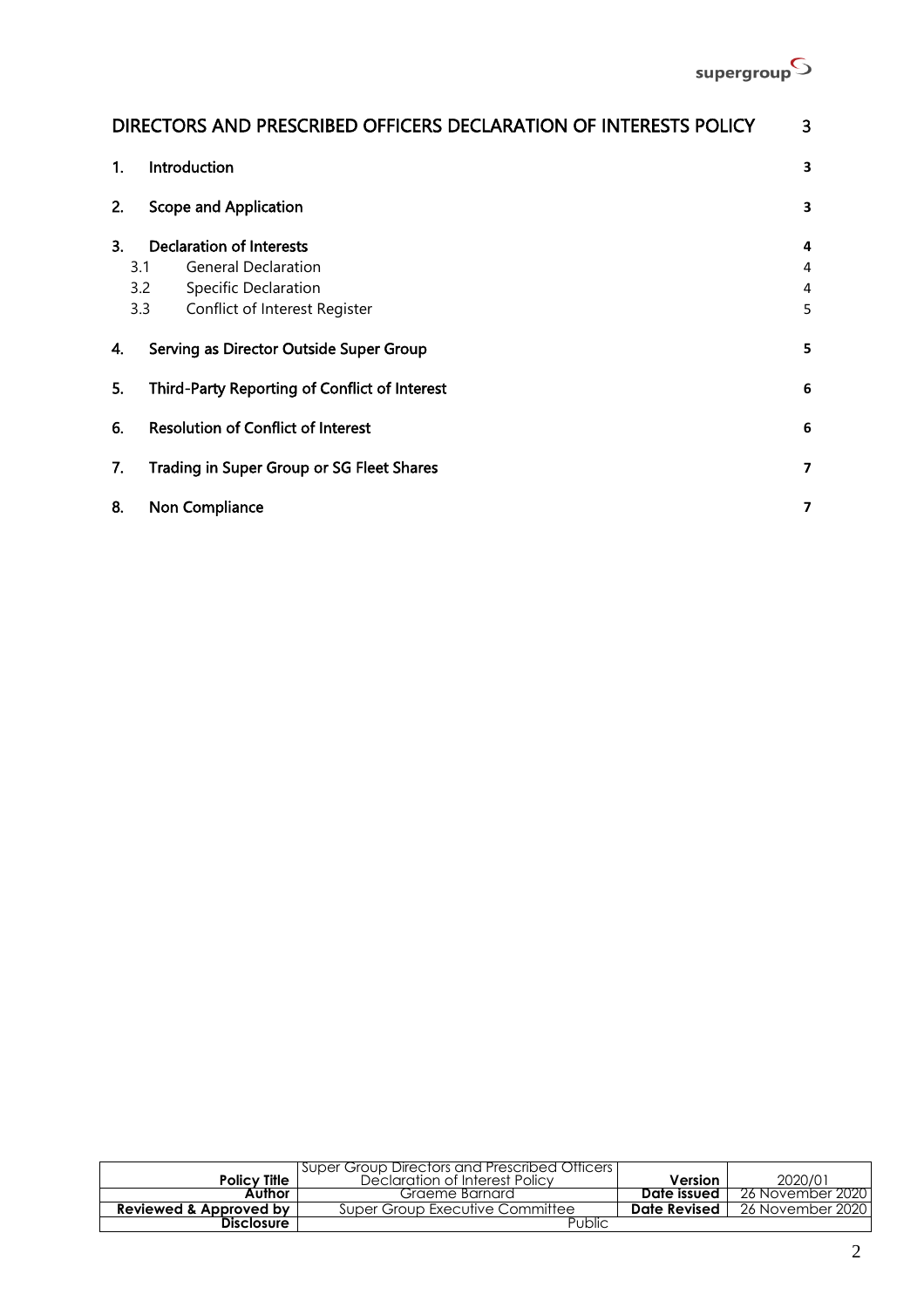# <span id="page-2-0"></span>DIRECTORS AND PRESCRIBED OFFICERS DECLARATION OF INTERESTS **POLICY**

## <span id="page-2-1"></span>1. Introduction

A conflict of interest arises where a director or prescribed officer is in a situation where he or she has a personal interest which competes against that of the company of which he or she is a director or prescribed officer. Such conflicts may be intrinsic in nature and present such a serious and continuous conflict that the director should resign or not take up the appointment. The aim of this policy if to provide direction to directors and prescribed officers on the handling of actual or potential conflicts of interests.

## <span id="page-2-2"></span>2. Scope and Application

This policy is appliable to directors and prescribed officers.

The Companies Act 71 of 2008, as amended (Companies Act), defines a director as –

*"A member of the board of a company as contemplated in section 66, or an alternate director of a company and includes any person occupying the position of director or alternate director, by whatever name designated".*

The Companies Act defines a prescribed officer as a person who either –

*"Exercises general executive control over and management of the whole, or a significant portion, of the business and activities of the company";* or

*"Regularly participates to a material degree in the exercise of general executive control over and management of the whole, or a significant portion, of the business and activities of the company."*

| <b>Policy Title</b>    | <b>Super Group Directors and Prescribed Officers  </b><br>Declaration of Interest Policy | Version      | 2020/01          |
|------------------------|------------------------------------------------------------------------------------------|--------------|------------------|
| Author                 | Graeme Barnard                                                                           | Date issued  | 26 November 2020 |
| Reviewed & Approved by | Super Group Executive Committee                                                          | Date Revised | 26 November 2020 |
| <b>Disclosure</b>      | Public                                                                                   |              |                  |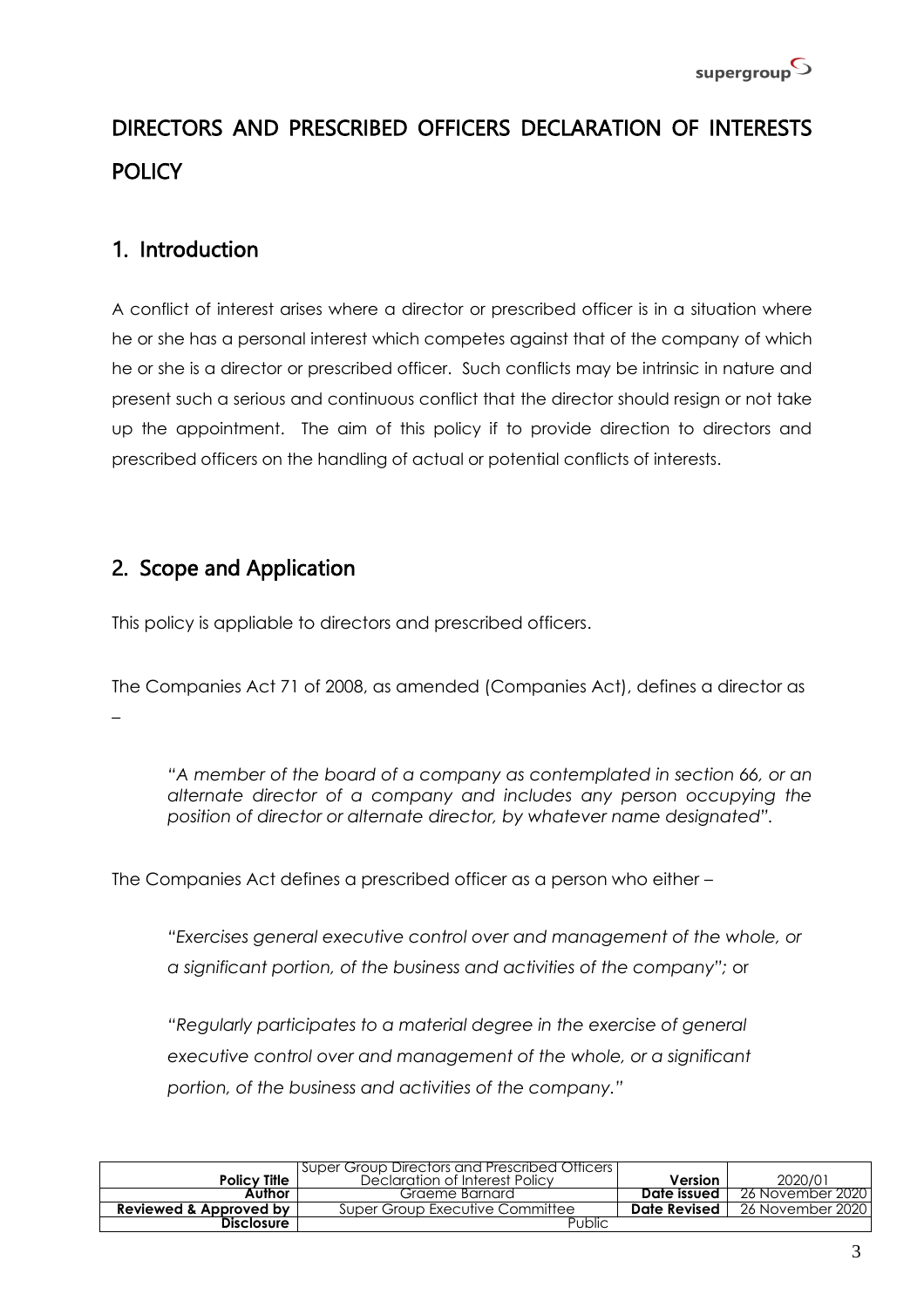

## <span id="page-3-0"></span>3. Declaration of Interests

Section 75(5) of the Companies Act stipulates that if a director has a personal financial interest, interests in Group contracts, or knows that a related person has a financial interest, in any matter to be considered by the board of the company, that director must:

- a) firstly, disclose the interest to the Board; and
- b) secondly, recuse himself/herself and not take any further part in the consideration of that matter.

#### <span id="page-3-1"></span>3.1 General Declaration

All Super Group directors and prescribed officers must disclose and declare:

- a) at the time of appointment as director or prescribed officer;
- b) thereafter, annually in the first month of the financial year; and
- c) at any time, any personal financial interest in advance,

by delivering to the board (via the Group Company Secretary) a notice in writing setting out the nature and extent of that interest, to be used generally for the purposes of this section until changed or withdrawn by further written notice from that director.

#### <span id="page-3-2"></span>3.2 Specific Declaration

All Super Group directors and prescribed officers must disclose and declare, at the beginning of each meeting of the Board or its committees, whether they have any conflict of interest in respect of any matter(s) on the agenda.

Any such conflicts should be proactively managed as determined by the Board or its committees and subject to legal provisions.

| <b>Policy Title</b>    | Super Group Directors and Prescribed Officers<br>Declaration of Interest Policy | Version      | 2020/01          |
|------------------------|---------------------------------------------------------------------------------|--------------|------------------|
| Author                 | Graeme Barnard                                                                  | Date issued  | 26 November 2020 |
| Reviewed & Approved by | Super Group Executive Committee                                                 | Date Revised | 26 November 2020 |
| <b>Disclosure</b>      | Public                                                                          |              |                  |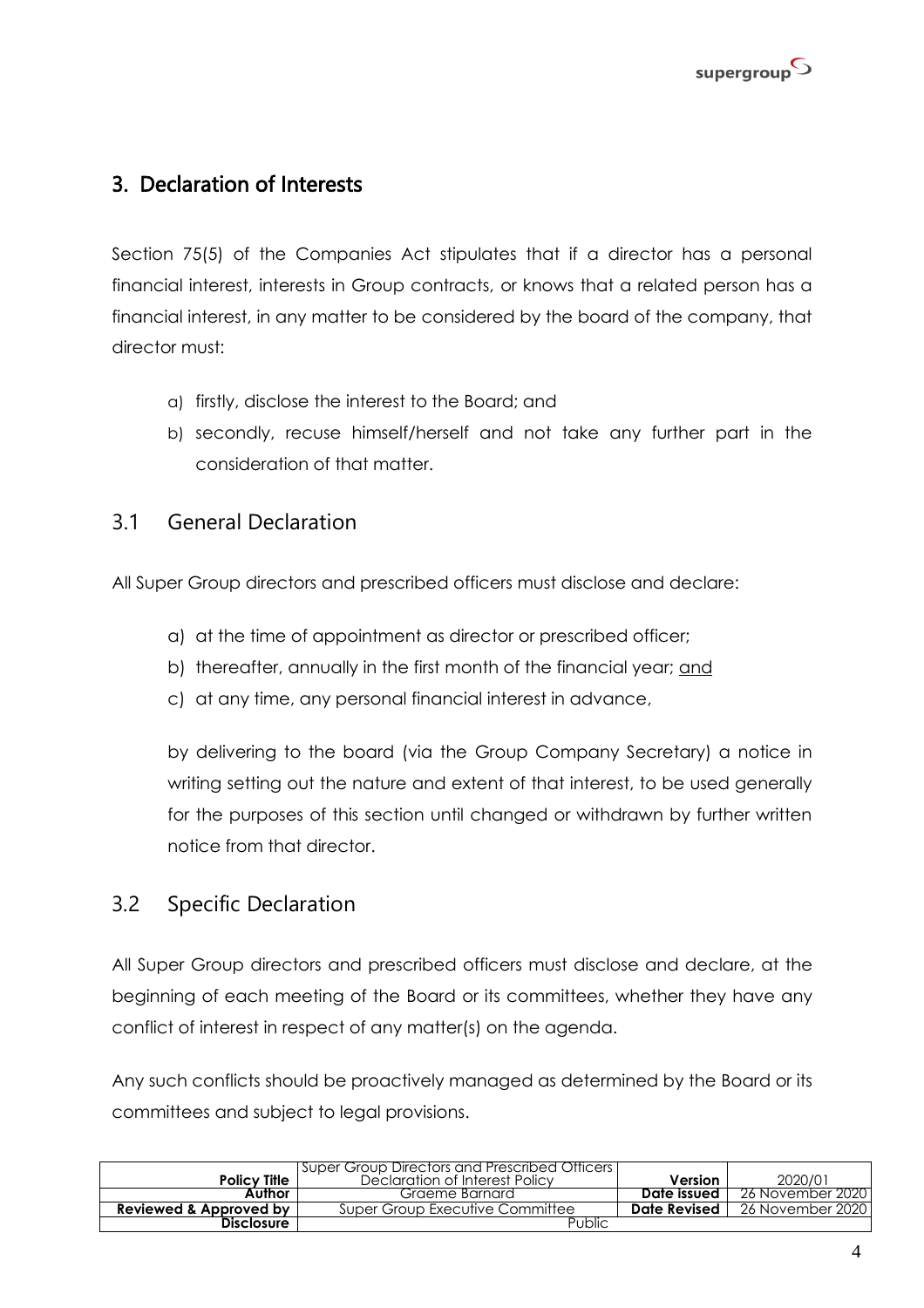

#### <span id="page-4-0"></span>3.3 Conflict of Interest Register

Super Group will maintain a current register of any conflicts of interest and/or personal financial interests, which will also be published on Super Group's internet website at the time when the Group publishes its Integrated Report. A negative statement will be made where there are no recorded conflicts of interest.

#### <span id="page-4-1"></span>4. Serving as Director Outside Super Group

A director or prescribed officer may not accept membership of the Board of directors of any company without the prior written consent of the company. The appointment will be approved by the Group Chief Executive Officer (CEO) and the Board. A copy of such approval must be kept on the individual's personal file. The approval process will assess, whether:

- a) there will be no conflict of interest for an employee to be appointed as a board member of another company;
- b) the execution of the employee's day to day operation will not be impacted;
- c) there is benefit to the organisation or personal growth where applicable.

Any fees or remuneration and/or costs relating to the directorship will be in a personal capacity and Super Group will not bear any expenses in relation to the agreement. Full disclose will be done on the remuneration or benefits received by a director or prescribed officer being a board member of another company. It should be noted that the company reserves the right to withdraw approval and request resignation from the outside organisation at any point in time.

|                        | Super Group Directors and Prescribed Officers |              |                  |
|------------------------|-----------------------------------------------|--------------|------------------|
| <b>Policy Title</b>    | Declaration of Interest Policy                | Version      | 2020/01          |
| Author                 | Graeme Barnard                                | Date issued  | 26 November 2020 |
| Reviewed & Approved by | Super Group Executive Committee               | Date Revised | 26 November 2020 |
| <b>Disclosure</b>      | Public                                        |              |                  |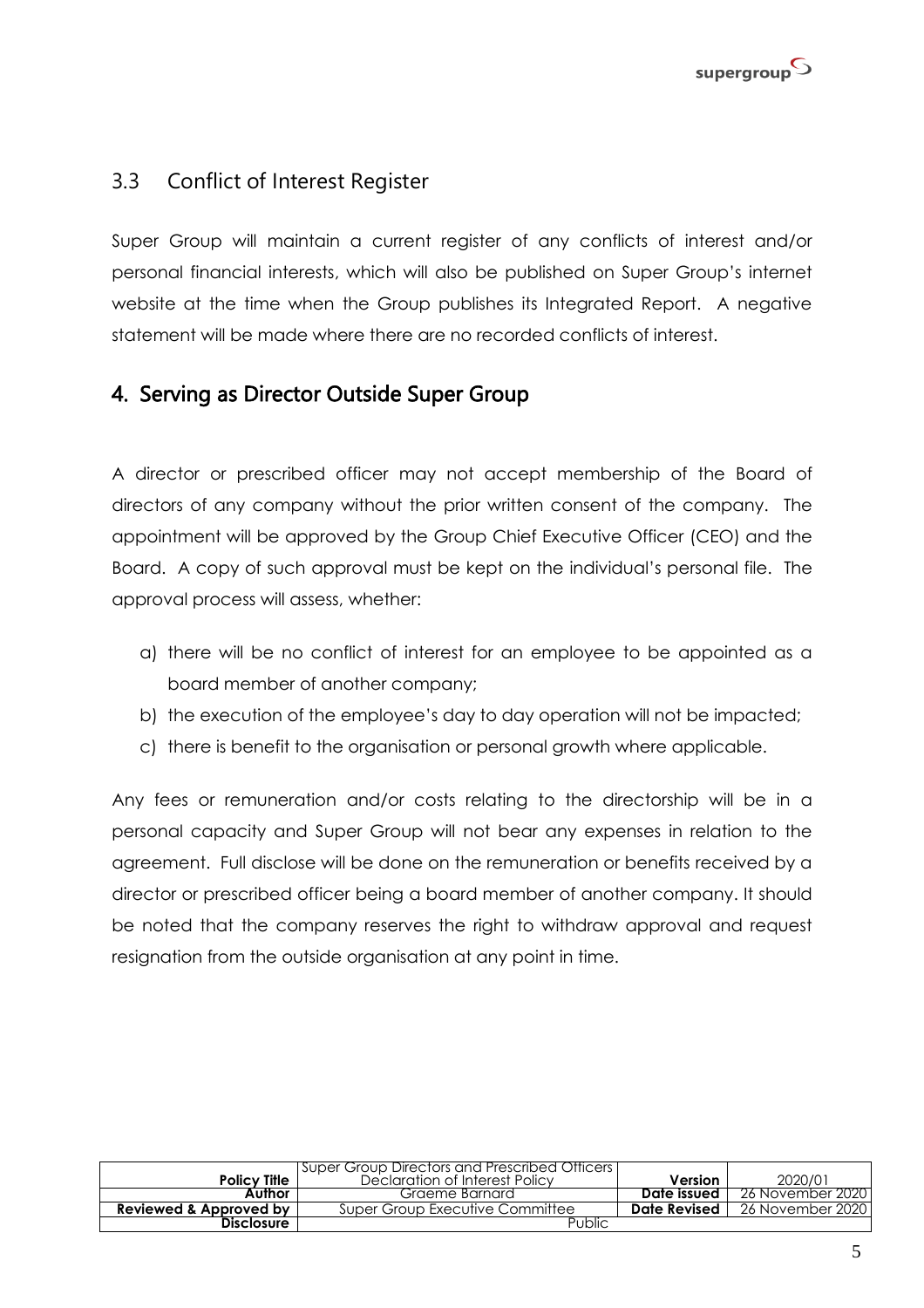

## <span id="page-5-0"></span>5. Third-Party Reporting of Conflict of Interest

The Board may be advised of actual or perceived conflicts of interests, from time to time, by either internal or external parties. In such instances, the Board must advise the director or prescribed officer of the reported conflict and provide the implicated director or prescribed officer at least seven (7) working days to respond to the alleged conflict. The Board may, at its own discretion, investigate the alleged conflict of interest, but will reserve a finding until such time that the implicated director or prescribed officer has had an opportunity to respond to the allegations.

#### <span id="page-5-1"></span>6. Resolution of Conflict of Interest

The Board shall, upon a receiving a declaration of conflict of interest or on receiving a report on alleged conflict of interest, investigate such conflict of interest within a reasonable time, and after affording the implicated director or prescribed officer at least seven (7) days to respond to the allegations. Upon validating a conflict of interest the Board can:

- 1) acknowledge the conflict of interest, but determine that the conflict is immaterial and therefore does not have a significant impact on the Group;
- 2) acknowledge the conflict of interest and determine that the conflict is material and does have a significant impact on the Group in which case:
	- a. the Board can request the director to resign as a director; and/or
	- b. the Board can, after following due process, initiate disciplinary action and/or legal action against the conflicted director or prescribed officer; or
	- c. implement any other appropriate remedial measure, after following due procedure.

| <b>Policy Title</b>    | Super Group Directors and Prescribed Officers  <br>Declaration of Interest Policy | Version      | 2020/01          |
|------------------------|-----------------------------------------------------------------------------------|--------------|------------------|
| Author                 | Graeme Barnard                                                                    | Date issued  | 26 November 2020 |
| Reviewed & Approved by | Super Group Executive Committee                                                   | Date Revised | 26 November 2020 |
| <b>Disclosure</b>      | Public                                                                            |              |                  |